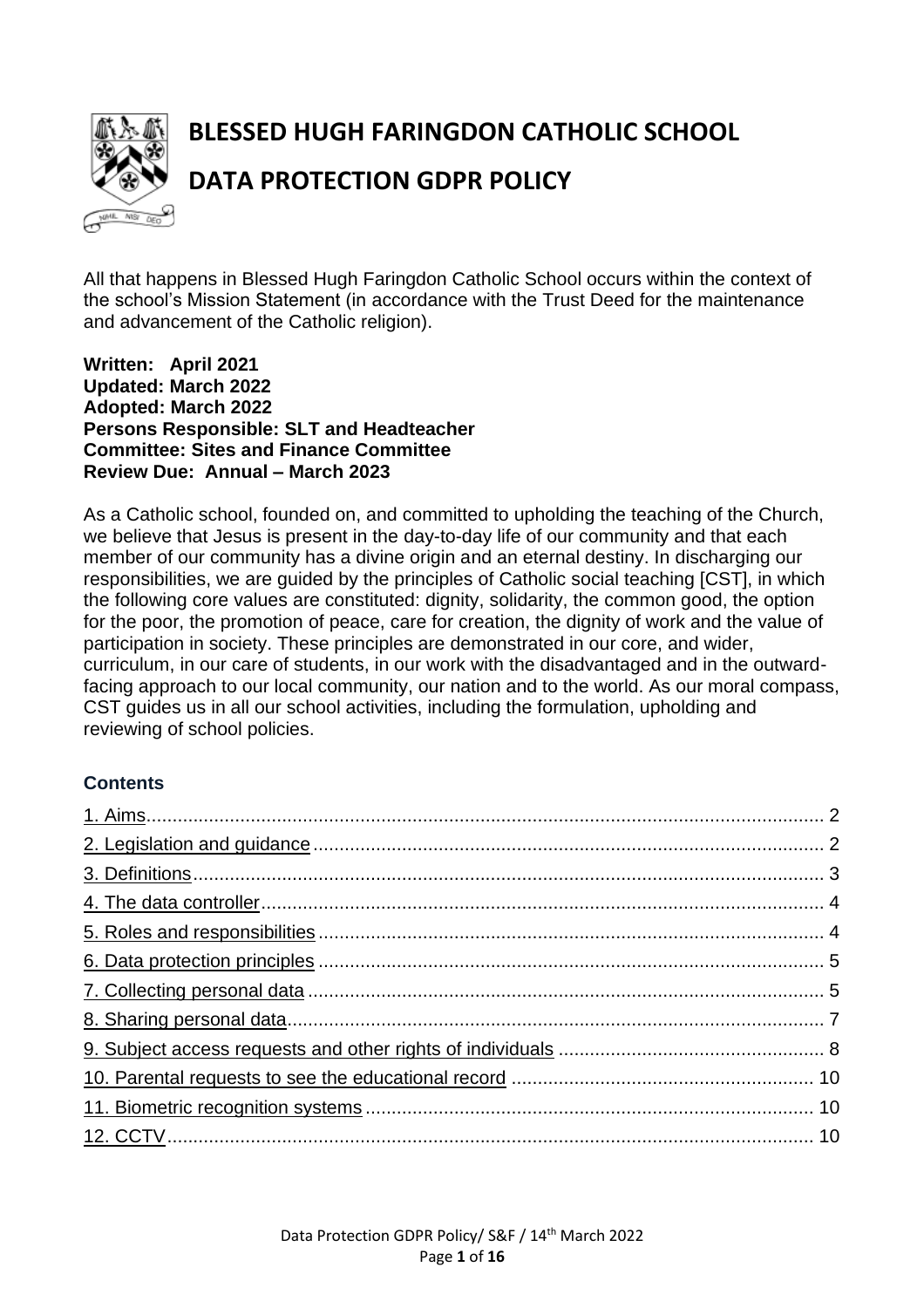# <span id="page-1-0"></span>**1. Aims**

Our school aims to ensure that all personal data collected about staff, pupils, parents, governors, visitors and other individuals is collected, stored and processed in accordance with UK data protection law.

This policy applies to all personal data, regardless of whether it is in paper or electronic format.

# <span id="page-1-1"></span>**2. Legislation and guidance**

This policy meets the requirements of the:

UK General Data Protection Regulation (UK GDPR) – the EU GDPR was incorporated into UK legislation, with some amendments, by [The Data Protection, Privacy and](https://www.legislation.gov.uk/uksi/2020/1586/made)  [Electronic Communications \(Amendments etc\) \(EU Exit\) Regulations 2020](https://www.legislation.gov.uk/uksi/2020/1586/made)

[Data Protection Act 2018 \(DPA 2018\)](http://www.legislation.gov.uk/ukpga/2018/12/contents/enacted)

It is based on guidance published by the Information Commissioner's Office (ICO) on the [GDPR.](https://ico.org.uk/for-organisations/guide-to-the-general-data-protection-regulation-gdpr/)

It meets the requirements of the [Protection of Freedoms Act 2012](https://www.legislation.gov.uk/ukpga/2012/9/part/1/chapter/2) when referring to our use of biometric data.

It also reflects the ICO's [code of practice](https://ico.org.uk/media/for-organisations/documents/1542/cctv-code-of-practice.pdf) for the use of surveillance cameras and personal information.

In addition, this policy complies with regulation 5 of the Education (Pupil Information) [\(England\) Regulations 2005,](http://www.legislation.gov.uk/uksi/2005/1437/regulation/5/made) which gives parents the right of access to their child's educational record.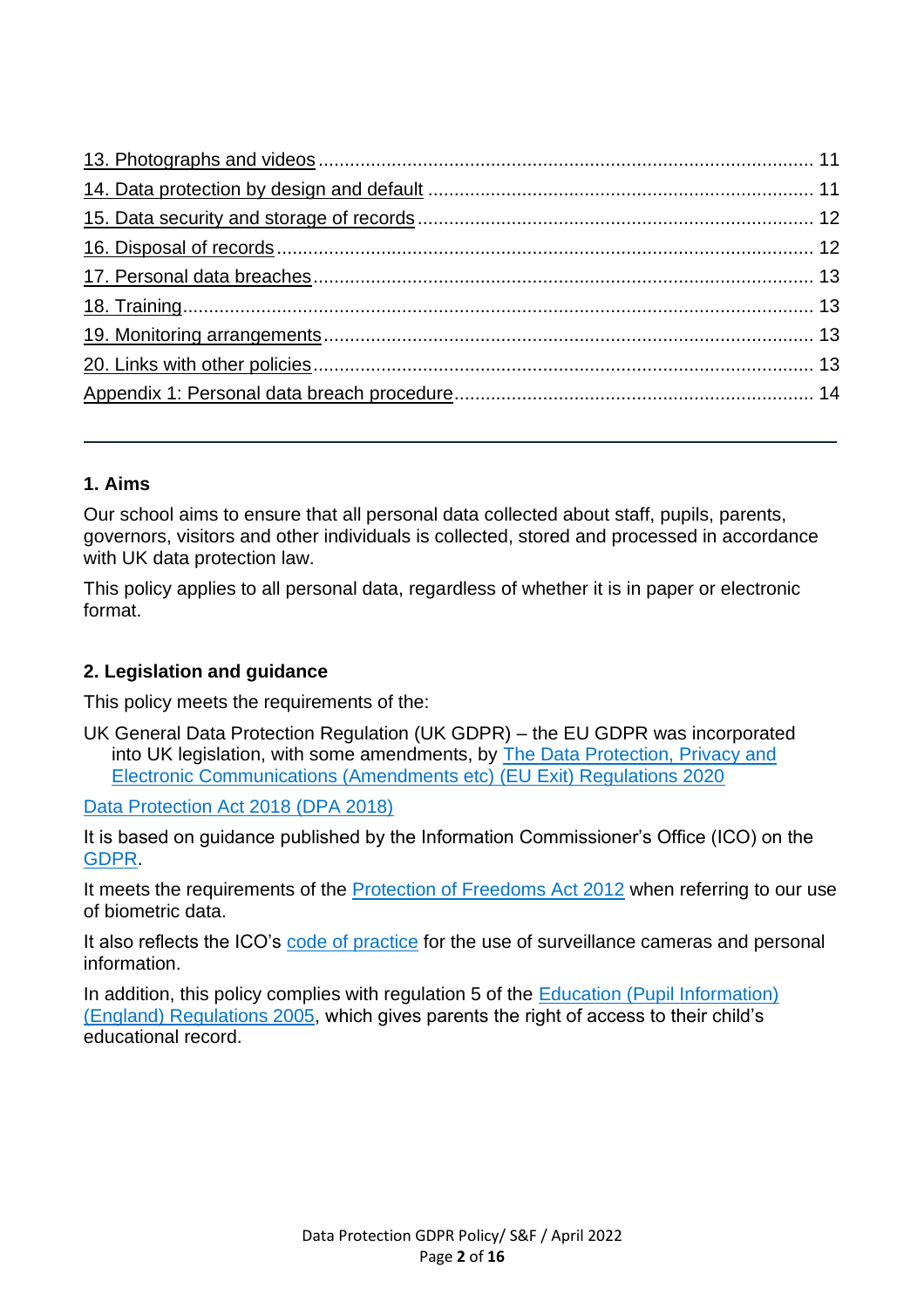# <span id="page-2-0"></span>**3. Definitions**

| <b>TERM</b>                                   | <b>DEFINITION</b>                                                                                                                                                                                                                                                                                                                                                                                                              |
|-----------------------------------------------|--------------------------------------------------------------------------------------------------------------------------------------------------------------------------------------------------------------------------------------------------------------------------------------------------------------------------------------------------------------------------------------------------------------------------------|
| <b>Personal data</b>                          | Any information relating to an identified, or<br>identifiable, living individual.<br>This may include the individual's:<br>Name (including initials)<br>Identification number<br>Location data<br>Online identifier, such as a username<br>It may also include factors specific to the individual's<br>physical, physiological, genetic, mental, economic,<br>cultural or social identity.                                     |
| <b>Special categories of personal</b><br>data | Personal data which is more sensitive and so needs<br>more protection, including information about an<br>individual's:<br>Racial or ethnic origin<br>Political opinions<br>Religious or philosophical beliefs<br>Trade union membership<br>Genetics<br>Biometrics (such as fingerprints, retina and iris<br>patterns), where used for identification purposes<br>Health – physical or mental<br>Sex life or sexual orientation |
| <b>Processing</b>                             | Anything done to personal data, such as collecting,<br>recording, organising, structuring, storing, adapting,<br>altering, retrieving, using, disseminating, erasing or<br>destroying.<br>Processing can be automated or manual.                                                                                                                                                                                               |
| Data subject                                  | The identified or identifiable individual whose<br>personal data is held or processed.                                                                                                                                                                                                                                                                                                                                         |
| Data controller                               | A person or organisation that determines the<br>purposes and the means of processing of personal<br>data.                                                                                                                                                                                                                                                                                                                      |
| Data processor                                | A person or other body, other than an employee of<br>the data controller, who processes personal data on<br>behalf of the data controller.                                                                                                                                                                                                                                                                                     |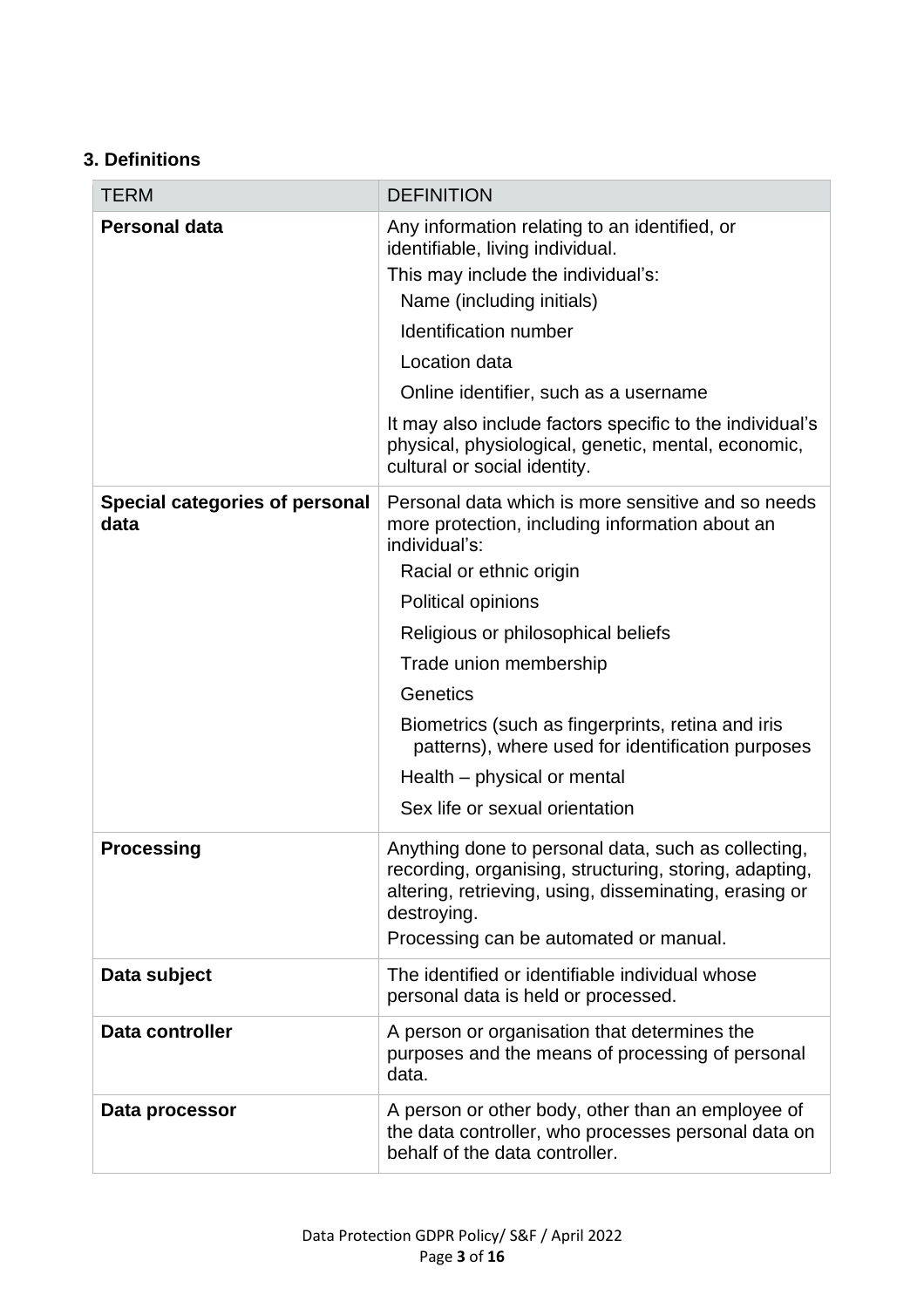| <b>TFRM</b>          | <b>DEFINITION</b>                                                                                                                                        |
|----------------------|----------------------------------------------------------------------------------------------------------------------------------------------------------|
| Personal data breach | A breach of security leading to the accidental or<br>unlawful destruction, loss, alteration, unauthorised<br>disclosure of, or access to, personal data. |

#### <span id="page-3-0"></span>**4. The data controller**

Our school processes personal data relating to parents, pupils, staff, governors, visitors and others, and therefore is a data controller.

The school has paid its data protection fee to the ICO, as legally required.

## <span id="page-3-1"></span>**5. Roles and responsibilities**

This policy applies to **all staff** employed by our school, and to external organisations or individuals working on our behalf. Staff who do not comply with this policy may face disciplinary action.

## **5.1 Governing board**

The governing board has overall responsibility for ensuring that our school complies with all relevant data protection obligations.

#### **5.2 Data protection officer**

The data protection officer (DPO) is responsible for overseeing the implementation of this policy, monitoring our compliance with data protection law, and developing related policies and guidelines where applicable.

They will provide an annual report of their activities directly to the governing board and, where relevant, report to the board their advice and recommendations on school data protection issues.

The DPO is also the first point of contact for individuals whose data the school processes, and for the ICO.

Our DPO is:

Satswana, Tulip Trees, Church Road, St Johns, Woking, Surrey GU21 7QN

Contact number: 07891 223443

Email address: [cmh@satswana.com](mailto:cmh@satswana.com)

The data protection Lead is Mrs A. McDonnell, School Business Manager.

## **5.3 Headteacher**

The headteacher acts as the representative of the data controller on a day-to-day basis.

#### **5.4 All staff**

Staff are responsible for: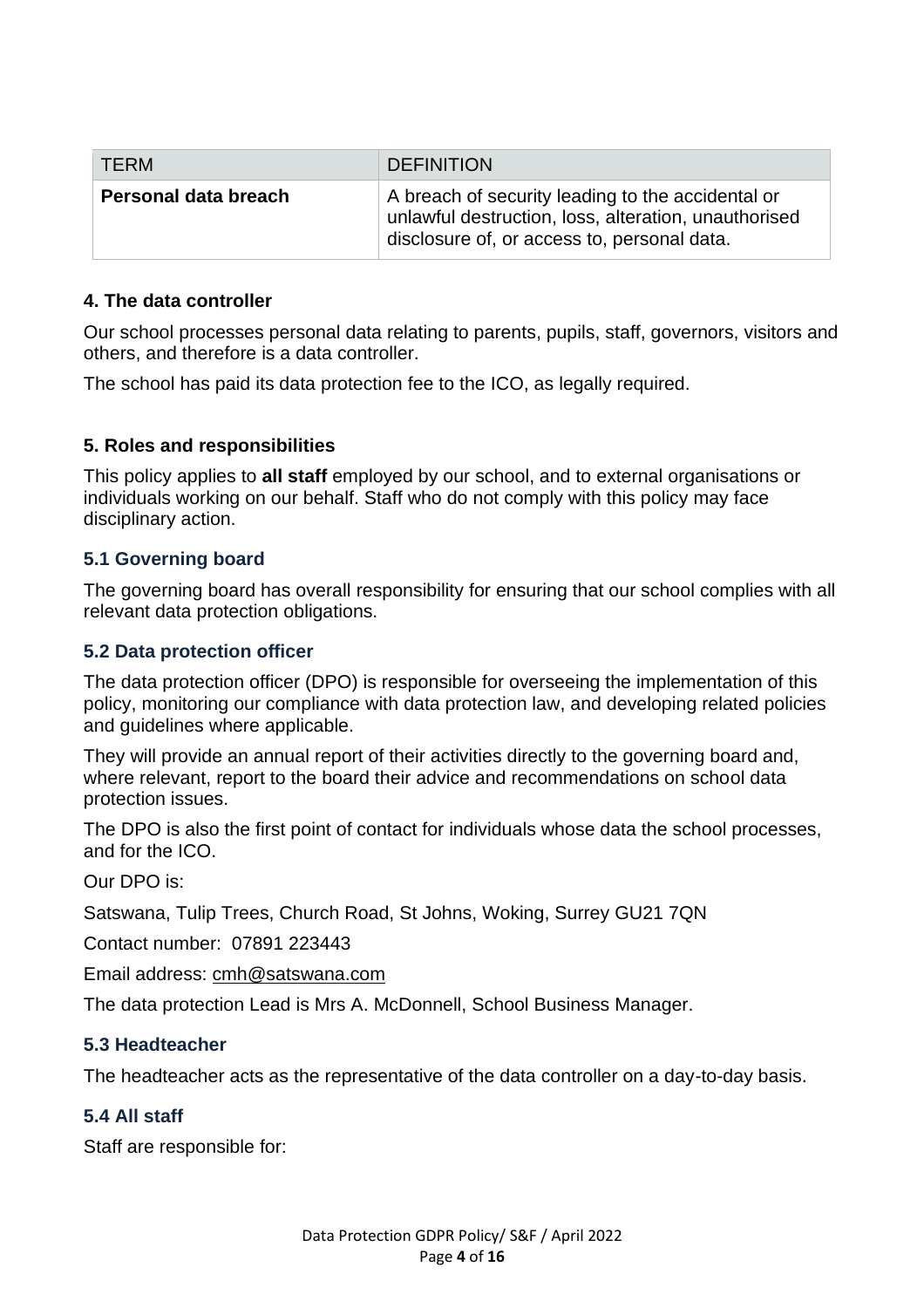Collecting, storing and processing any personal data in accordance with this policy Informing the school of any changes to their personal data, such as a change of address Contacting the DPO /Data Protection Lead n the following circumstances:

- With any questions about the operation of this policy, data protection law, retaining personal data or keeping personal data secure
- If they have any concerns that this policy is not being followed
- If they are unsure whether or not they have a lawful basis to use personal data in a particular way
- If they need to rely on or capture consent, draft a privacy notice, deal with data protection rights invoked by an individual, or transfer personal data outside the UK
- If there has been a data breach
- Whenever they are engaging in a new activity that may affect the privacy rights of individuals
- If they need help with any contracts or sharing personal data with third parties

# <span id="page-4-0"></span>**6. Data protection principles**

The UK GDPR is based on data protection principles that our school must comply with.

The principles say that personal data must be:

- Processed lawfully, fairly and in a transparent manner
- Collected for specified, explicit and legitimate purposes
- Adequate, relevant and limited to what is necessary to fulfil the purposes for which it is processed
- Accurate and, where necessary, kept up to date
- Kept for no longer than is necessary for the purposes for which it is processed
- Processed in a way that ensures it is appropriately secure

This policy sets out how the school aims to comply with these principles.

# <span id="page-4-1"></span>**7. Collecting personal data**

## **7.1 Lawfulness, fairness and transparency**

We will only process personal data where we have one of 6 'lawful bases' (legal reasons) to do so under data protection law:

- The data needs to be processed so that the school can **fulfil a contract** with the individual, or the individual has asked the school to take specific steps before entering into a contract
- The data needs to be processed so that the school can **comply with a legal obligation**
- The data needs to be processed to ensure the **vital interests** of the individual or another person i.e. to protect someone's life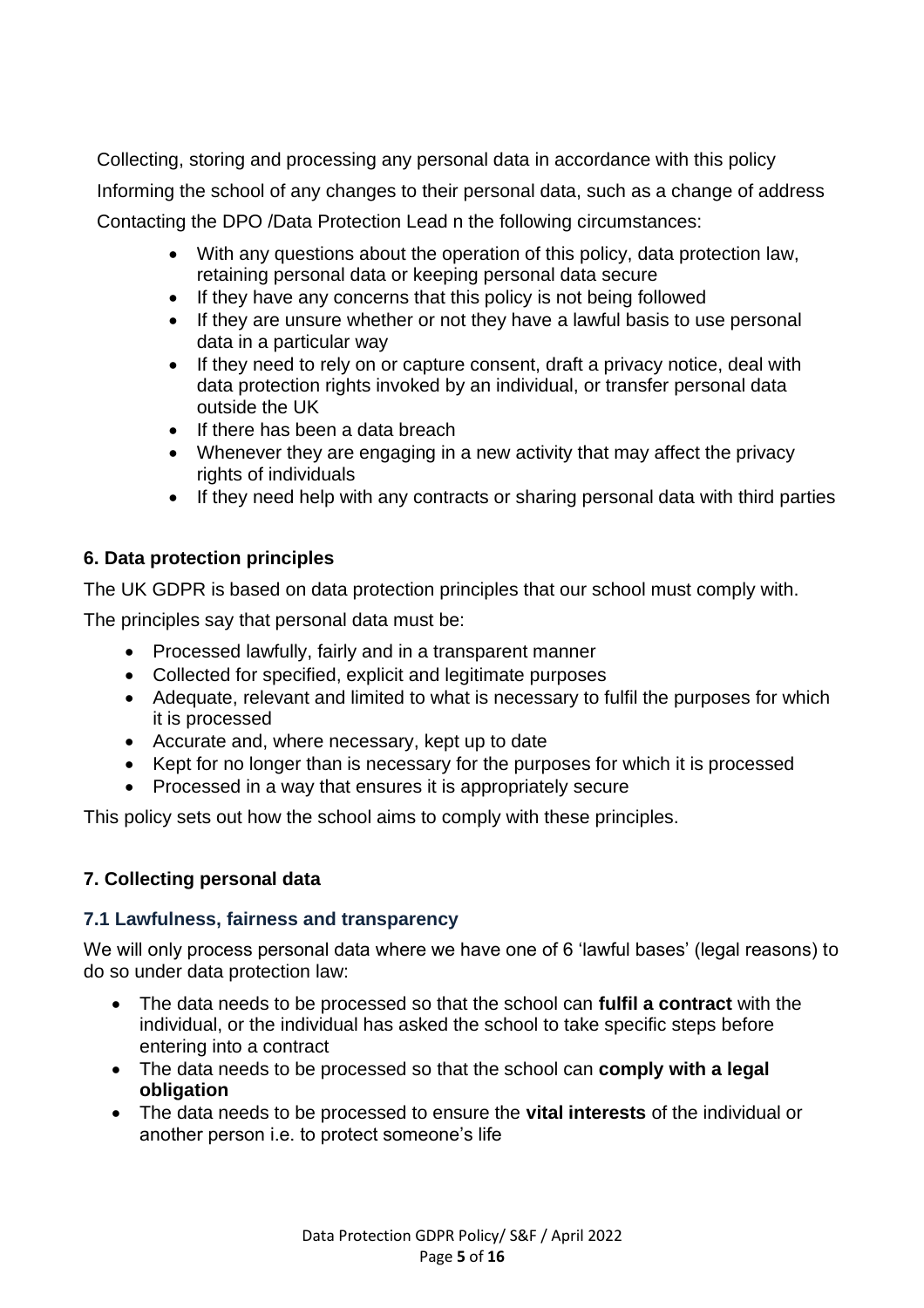- The data needs to be processed so that the school, as a public authority, can **perform a task in the public interest or exercise its official authority**
- The data needs to be processed for the **legitimate interests** of the school (where the processing is not for any tasks the school performs as a public authority) or a third party, provided the individual's rights and freedoms are not overridden
- The individual (or their parent/carer when appropriate in the case of a pupil) has freely given clear **consent**
- For special categories of personal data, we will also meet one of the special category conditions for processing under data protection law:
- The individual (or their parent/carer when appropriate in the case of a pupil) has given **explicit consent**
- The data needs to be processed to perform or exercise obligations or rights in relation to **employment, social security or social protection law**
- The data needs to be processed to ensure the **vital interests** of the individual or another person, where the individual is physically or legally incapable of giving consent
- The data has already been made **manifestly public** by the individual
- The data needs to be processed for the establishment, exercise or defence of **legal claims**
- The data needs to be processed for reasons of **substantial public interest** as defined in legislation
- The data needs to be processed for **health or social care purposes**, and the processing is done by, or under the direction of, a health or social work professional or by any other person obliged to confidentiality under law
- The data needs to be processed for **public health reasons**, and the processing is done by, or under the direction of, a health professional or by any other person obliged to confidentiality under law
- The data needs to be processed for **archiving purposes**, scientific or historical research purposes, or statistical purposes, and the processing is in the public interest
- For criminal offence data, we will meet both a lawful basis and a condition set out under data protection law. Conditions include:
- The individual (or their parent/carer when appropriate in the case of a pupil) has given **consent**
- The data needs to be processed to ensure the **vital interests** of the individual or another person, where the individual is physically or legally incapable of giving consent
- The data has already been made **manifestly public** by the individual
- The data needs to be processed for or in connection with legal proceedings, to obtain legal advice, or for the establishment, exercise or defence of **legal rights**
- The data needs to be processed for reasons of **substantial public interest** as defined in legislation

Whenever we first collect personal data directly from individuals, we will provide them with the relevant information required by data protection law.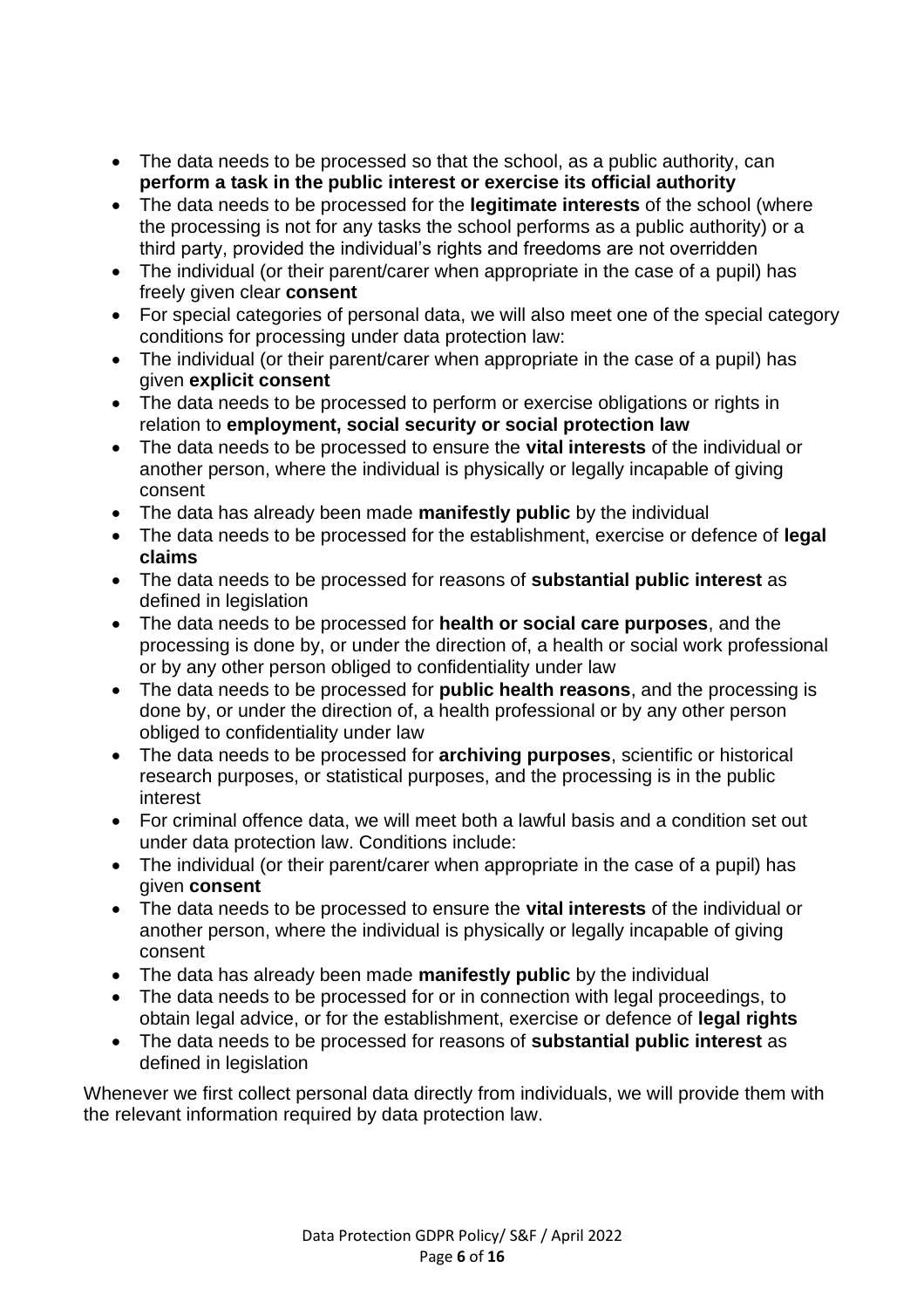We will always consider the fairness of our data processing. We will ensure we do not handle personal data in ways that individuals would not reasonably expect, or use personal data in ways which have unjustified adverse effects on them.

#### **7.2 Limitation, minimisation and accuracy**

We will only collect personal data for specified, explicit and legitimate reasons. We will explain these reasons to the individuals when we first collect their data.

If we want to use personal data for reasons other than those given when we first obtained it, we will inform the individuals concerned before we do so, and seek consent where necessary.

Staff must only process personal data where it is necessary in order to do their jobs.

We will keep data accurate and, where necessary, up-to-date. Inaccurate data will be rectified or erased when appropriate.

In addition, when staff no longer need the personal data they hold, they must ensure it is deleted or anonymised. This will be done in accordance with the school's record retention schedule.

#### <span id="page-6-0"></span>**8. Sharing personal data**

We will not normally share personal data with anyone else without consent, but there are certain circumstances where we may be required to do so. These include, but are not limited to, situations where:

- There is an issue with a pupil or parent/carer that puts the safety of our staff at risk
- We need to liaise with other agencies we will seek consent as necessary before doing this
- Our suppliers or contractors need data to enable us to provide services to our staff and pupils – for example, IT companies. When doing this, we will:
	- o Only appoint suppliers or contractors which can provide sufficient guarantees that they comply with UK data protection law
	- o Establish a contract with the supplier or contractor to ensure the fair and lawful processing of any personal data we share
	- o Only share data that the supplier or contractor needs to carry out their service

We will also share personal data with law enforcement and government bodies where we are legally required to do so.

We may also share personal data with emergency services and local authorities to help them to respond to an emergency situation that affects any of our pupils or staff.

Where we transfer personal data internationally, we will do so in accordance with UK data protection law.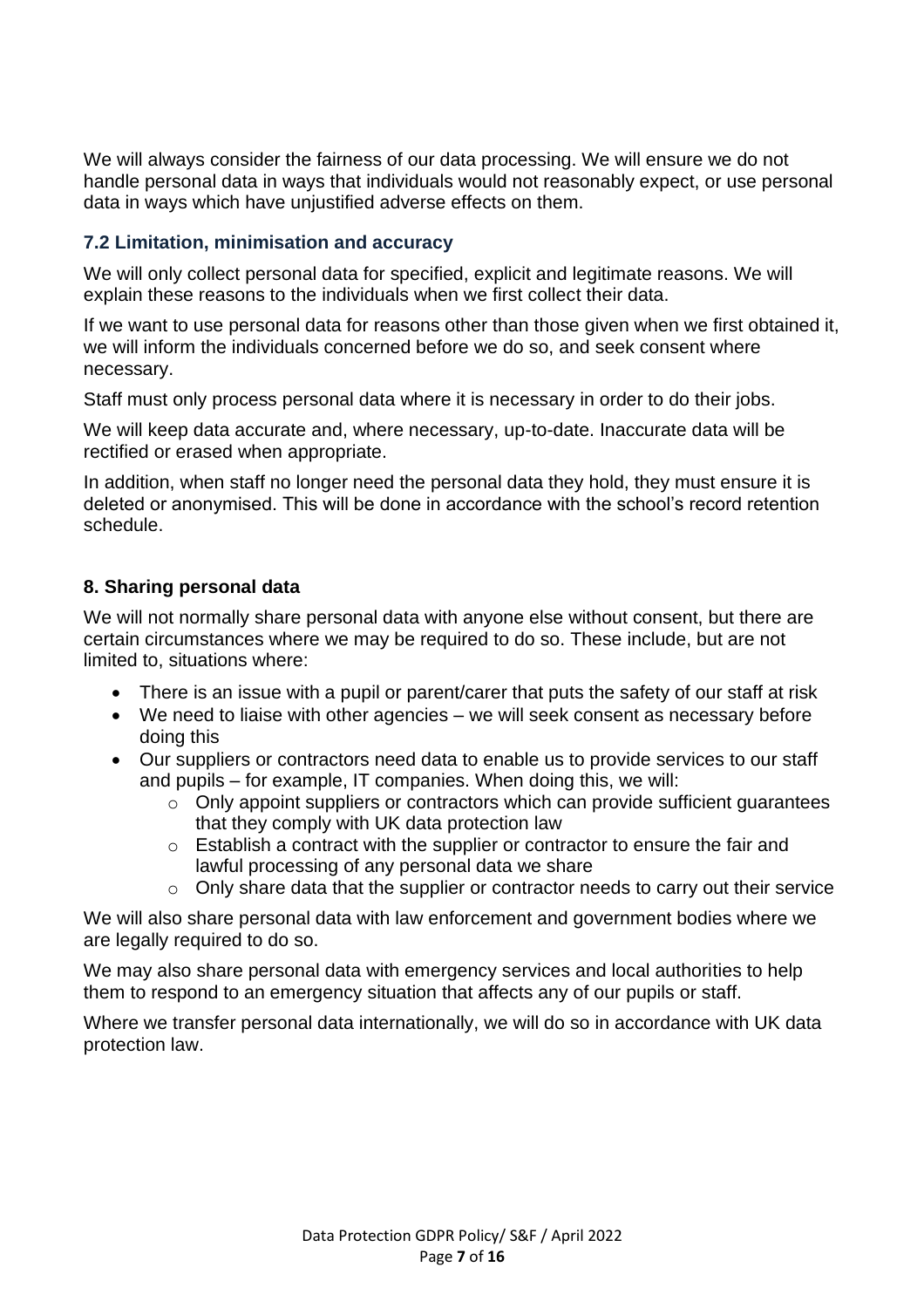## <span id="page-7-0"></span>**9. Subject access requests and other rights of individuals**

#### **9.1 Subject access requests**

Individuals have a right to make a 'subject access request' to gain access to personal information that the school holds about them. This includes:

- Confirmation that their personal data is being processed
- Access to a copy of the data
- The purposes of the data processing
- The categories of personal data concerned
- Who the data has been, or will be, shared with
- How long the data will be stored for, or if this isn't possible, the criteria used to determine this period
- Where relevant, the existence of the right to request rectification, erasure or restriction, or to object to such processing
- The right to lodge a complaint with the ICO or another supervisory authority
- The source of the data, if not the individual
- Whether any automated decision-making is being applied to their data, and what the significance and consequences of this might be for the individual
- The safeguards provided if the data is being transferred internationally

Subject access requests can be submitted in any form, but we may be able to respond to requests more quickly if they are made in writing and include:

- Name of individual
- Correspondence address
- Contact number and email address
- Details of the information requested

If staff receive a subject access request in any form they must immediately forward it to the DP Lead.

## **9.2 Children and subject access requests**

Personal data about a child belongs to that child, and not the child's parents or carers. For a parent or carer to make a subject access request with respect to their child, the child must either be unable to understand their rights and the implications of a subject access request, or have given their consent.

Children aged 12 and above are generally regarded to be mature enough to understand their rights and the implications of a subject access request. Therefore, most subject access requests from parents or carers of pupils at our school may not be granted without the express permission of the pupil. This is not a rule and a pupil's ability to understand their rights will always be judged on a case-by-case basis.

## **9.3 Responding to subject access requests**

When responding to requests, we:

- May ask the individual to provide 2 forms of identification
- May contact the individual via phone to confirm the request was made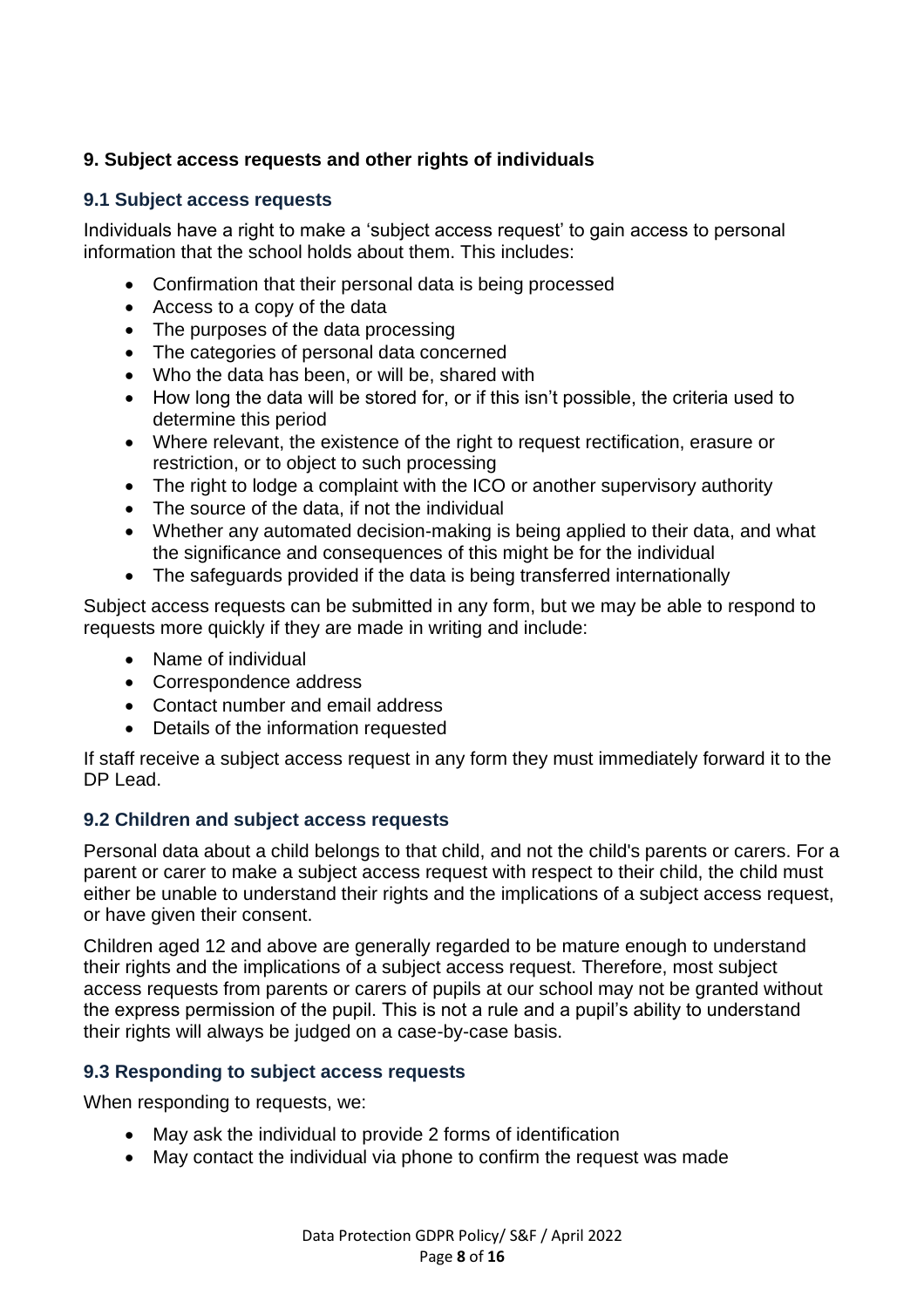- Will respond without delay and within 1 month of receipt of the request (or receipt of the additional information needed to confirm identity, where relevant)
- Will provide the information free of charge
- May tell the individual we will comply within 3 months of receipt of the request, where a request is complex or numerous. We will inform the individual of this within 1 month, and explain why the extension is necessary

We may not disclose information for a variety of reasons, such as if it:

- Might cause serious harm to the physical or mental health of the pupil or another individual
- Would reveal that the child is being or has been abused, or is at risk of abuse, where the disclosure of that information would not be in the child's best interests
- Would include another person's personal data that we can't reasonably anonymise, and we don't have the other person's consent and it would be unreasonable to proceed without it
- Is part of certain sensitive documents, such as those related to crime, immigration, legal proceedings or legal professional privilege, management forecasts, negotiations, confidential references, or exam scripts

If the request is unfounded or excessive, we may refuse to act on it, or charge a reasonable fee to cover administrative costs. We will take into account whether the request is repetitive in nature when making this decision.

When we refuse a request, we will tell the individual why, and tell them they have the right to complain to the ICO or they can seek to enforce their subject access right through the courts.

# **9.4 Other data protection rights of the individual**

In addition to the right to make a subject access request (see above), and to receive information when we are collecting their data about how we use and process it (see section 7), individuals also have the right to:

- Withdraw their consent to processing at any time
- Ask us to rectify, erase or restrict processing of their personal data (in certain circumstances)
- Prevent use of their personal data for direct marketing
- Object to processing which has been justified on the basis of public interest, official authority or legitimate interests
- Challenge decisions based solely on automated decision making or profiling (i.e. making decisions or evaluating certain things about an individual based on their personal data with no human involvement)
- Be notified of a data breach (in certain circumstances)
- Make a complaint to the ICO
- Ask for their personal data to be transferred to a third party in a structured, commonly used and machine-readable format (in certain circumstances)

Individuals should submit any request to exercise these rights to the Headteacher/DP Lead. If staff receive such a request, they must immediately forward it to the Headteacher/DP Lead.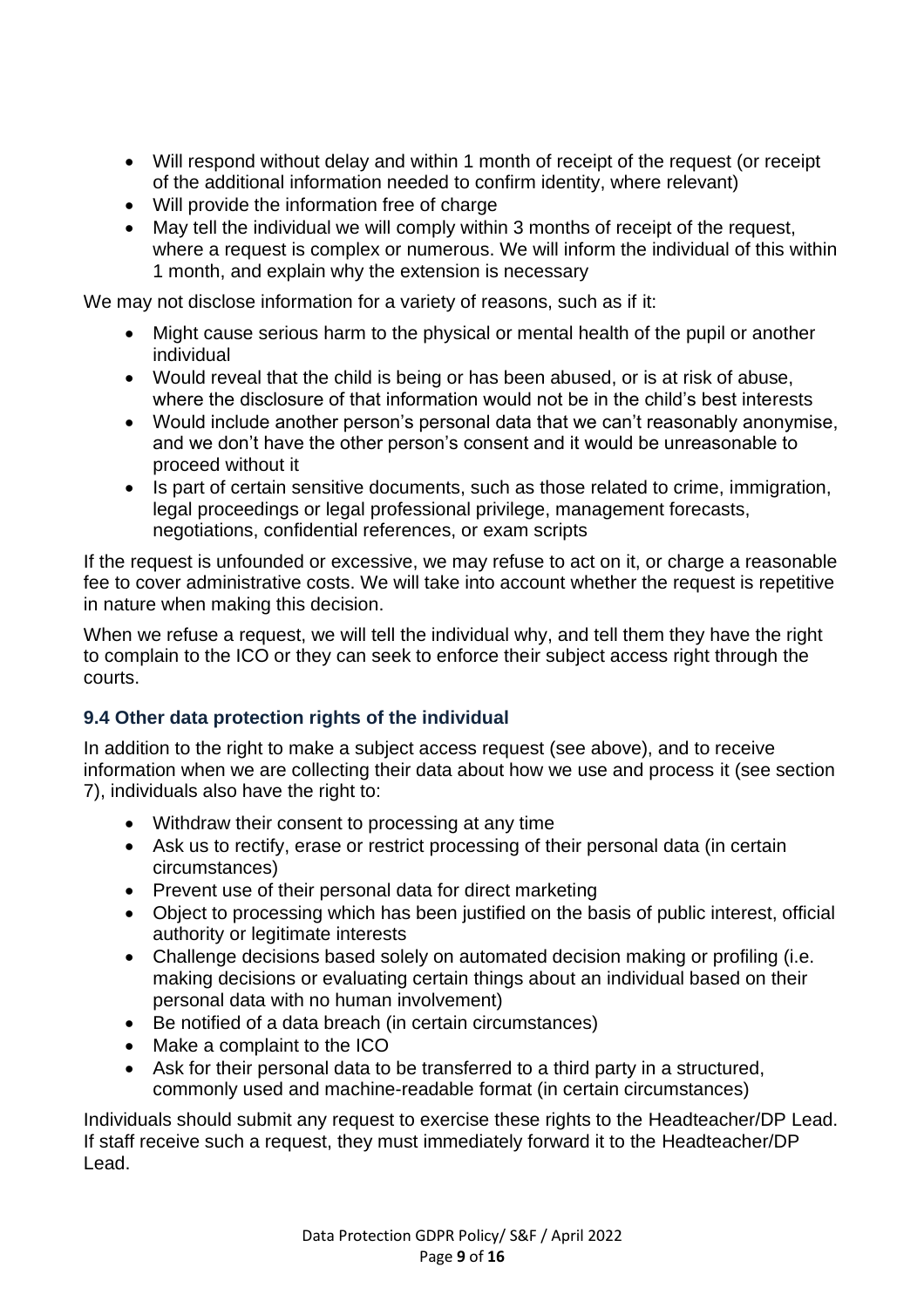#### <span id="page-9-0"></span>**10. Parental requests to see the educational record**

Parents, or those with parental responsibility, have a legal right to free access to their child's educational record (which includes most information about a pupil) within 15 school days of receipt of a written request.

If the request is for a copy of the educational record, the school may charge a fee to cover the cost of supplying it.

This right applies as long as the pupil concerned is aged under 18.

There are certain circumstances in which this right can be denied, such as if releasing the information might cause serious harm to the physical or mental health of the pupil or another individual, or if it would mean releasing exam marks before they are officially announced.

#### <span id="page-9-1"></span>**11. Biometric recognition systems**

Where we use pupils' biometric data as part of an automated biometric recognition system we will comply with the requirements of the [Protection of Freedoms Act 2012.](https://www.legislation.gov.uk/ukpga/2012/9/section/26)

Parents/carers will be notified before any biometric recognition system is put in place or before their child first takes part in it. The school will get written consent from at least one parent or carer before we take any biometric data from their child and first process it.

Parents/carers and pupils have the right to choose not to use the school's biometric system(s). We will provide alternative means of accessing the relevant services for those pupils. For example, pupils can be issued with a PIN number.

Parents/carers and pupils can withdraw consent, at any time, and we will make sure that any relevant data already captured is deleted.

As required by law, if a pupil refuses to participate in, or continue to participate in, the processing of their biometric data, we will not process that data irrespective of any consent given by the pupil's parent(s)/carer(s).

## <span id="page-9-2"></span>**12. CCTV**

We use CCTV in various locations around the school site to ensure it remains safe. We will adhere to the ICO's [code of practice](https://ico.org.uk/media/for-organisations/documents/1542/cctv-code-of-practice.pdf) for the use of CCTV.

We do not need to ask individuals' permission to use CCTV, but we make it clear where individuals are being recorded. Security cameras are clearly visible and accompanied by prominent signs explaining that CCTV is in use.

Any enquiries about the CCTV system should be directed to Mrs A. McDonnell SBM.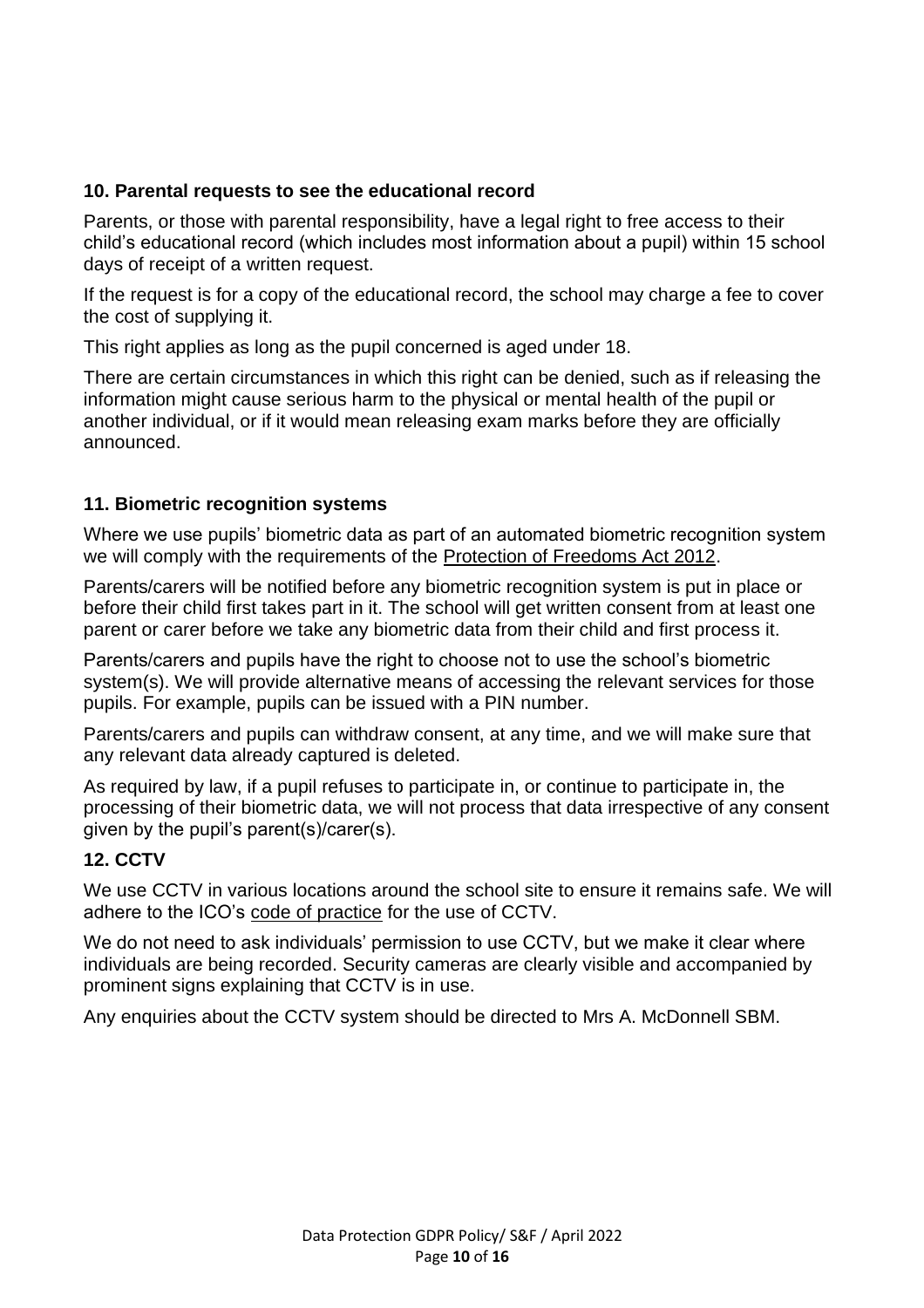# <span id="page-10-0"></span>**13. Photographs and videos**

As part of our school activities, we may take photographs and record images of individuals within our school.

We will obtain written consent from parents/carers, or pupils aged 18 and over, for photographs and videos to be taken of pupils for communication, marketing and promotional materials.

Where we need parental consent, we will clearly explain how the photograph and/or video will be used to both the parent/carer and pupil. Where we don't need parental consent, we will clearly explain to the pupil how the photograph and/or video will be used.

Any photographs and videos taken by parents/carers at school events for their own personal use are not covered by data protection legislation. However, we will ask that photos or videos with other pupils are not shared publicly on social media for safeguarding reasons, unless all the relevant parents/carers (or pupils where appropriate) have agreed to this.

Where the school takes photographs and videos, uses may include:

- Within school on notice boards and in school magazines, brochures, newsletters, etc.
- Outside of school by external agencies such as the school photographer, newspapers, campaigns
- Online on our school website or social media pages

Consent can be refused or withdrawn at any time. If consent is withdrawn, we will delete the photograph or video and not distribute it further.

When using photographs and videos in this way we will not accompany them with any other personal information about the child, to ensure they cannot be identified.

## <span id="page-10-1"></span>**14. Data protection by design and default**

We will put measures in place to show that we have integrated data protection into all of our data processing activities, including:

- Appointing a suitably qualified DPO, and ensuring they have the necessary resources to fulfil their duties and maintain their expert knowledge
- Only processing personal data that is necessary for each specific purpose of processing, and always in line with the data protection principles set out in relevant data protection law (see section 6)
- Completing data protection impact assessments where the school's processing of personal data presents a high risk to rights and freedoms of individuals, and when introducing new technologies (the DPO will advise on this process)
- Integrating data protection into internal documents including this policy, any related policies and privacy notices
- Regularly training members of staff on data protection law, this policy, any related policies and any other data protection matters; we will also keep a record of attendance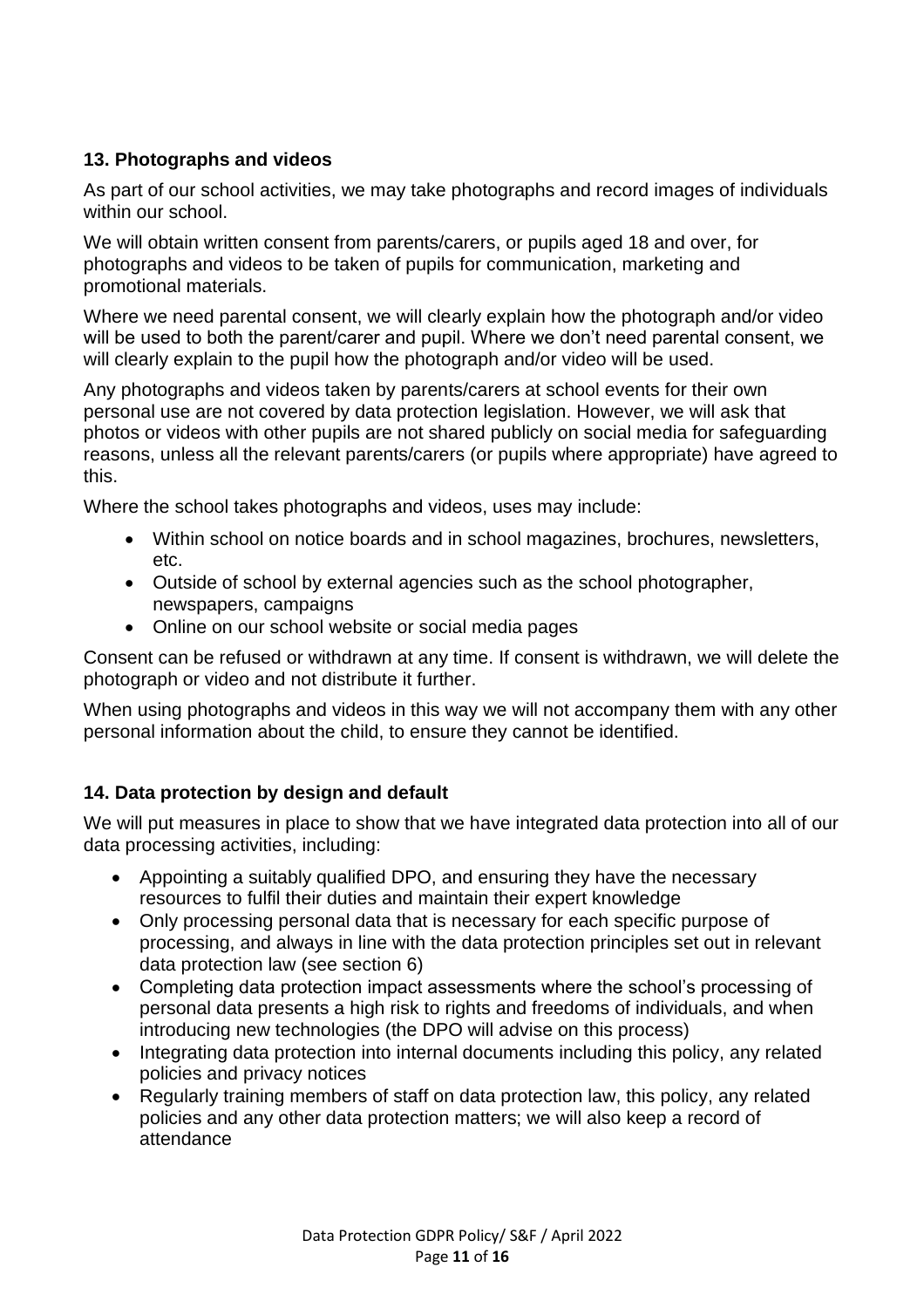- Regularly conducting reviews and audits to test our privacy measures and make sure we are compliant
- Appropriate safeguards being put in place if we transfer any personal data outside of the UK, where different data protection laws may apply
- Maintaining records of our processing activities, including:
	- o For the benefit of data subjects, making available the name and contact details of our school and DPO and all information we are required to share about how we use and process their personal data (via our privacy notices)
	- o For all personal data that we hold, maintaining an internal record of the type of data, type of data subject, how and why we are using the data, any third-party recipients, any transfers outside of the UK and the safeguards for those, retention periods and how we are keeping the data secure

## <span id="page-11-0"></span>**15. Data security and storage of records**

We will protect personal data and keep it safe from unauthorised or unlawful access, alteration, processing or disclosure, and against accidental or unlawful loss, destruction or damage.

In particular:

- Paper-based records and portable electronic devices, such as laptops and hard drives that contain personal data, are kept under lock and key when not in use
- Papers containing confidential personal data must not be left on office and classroom desks, on staffroom tables, or left anywhere else where there is general access
- Where personal information needs to be taken off site, staff must sign it in and out from the school office
- Passwords that are at least 10 characters long containing letters and numbers are used to access school computers, laptops and other electronic devices. Staff and pupils are reminded that they should not reuse passwords from other sites
- Encryption software is used to protect all portable devices and removable media, such as laptops and USB devices
- Staff, pupils or governors who store personal information on their personal devices are expected to follow the same security procedures as for school-owned equipment (ICT policy on acceptable use])
- Where we need to share personal data with a third party, we carry out due diligence and take reasonable steps to ensure it is stored securely and adequately protected (see section 8)

# <span id="page-11-1"></span>**16. Disposal of records**

Personal data that is no longer needed will be disposed of securely. Personal data that has become inaccurate or out of date will also be disposed of securely, where we cannot or do not need to rectify or update it.

For example, we will shred or incinerate paper-based records, and overwrite or delete electronic files. We may also use a third party to safely dispose of records on the school's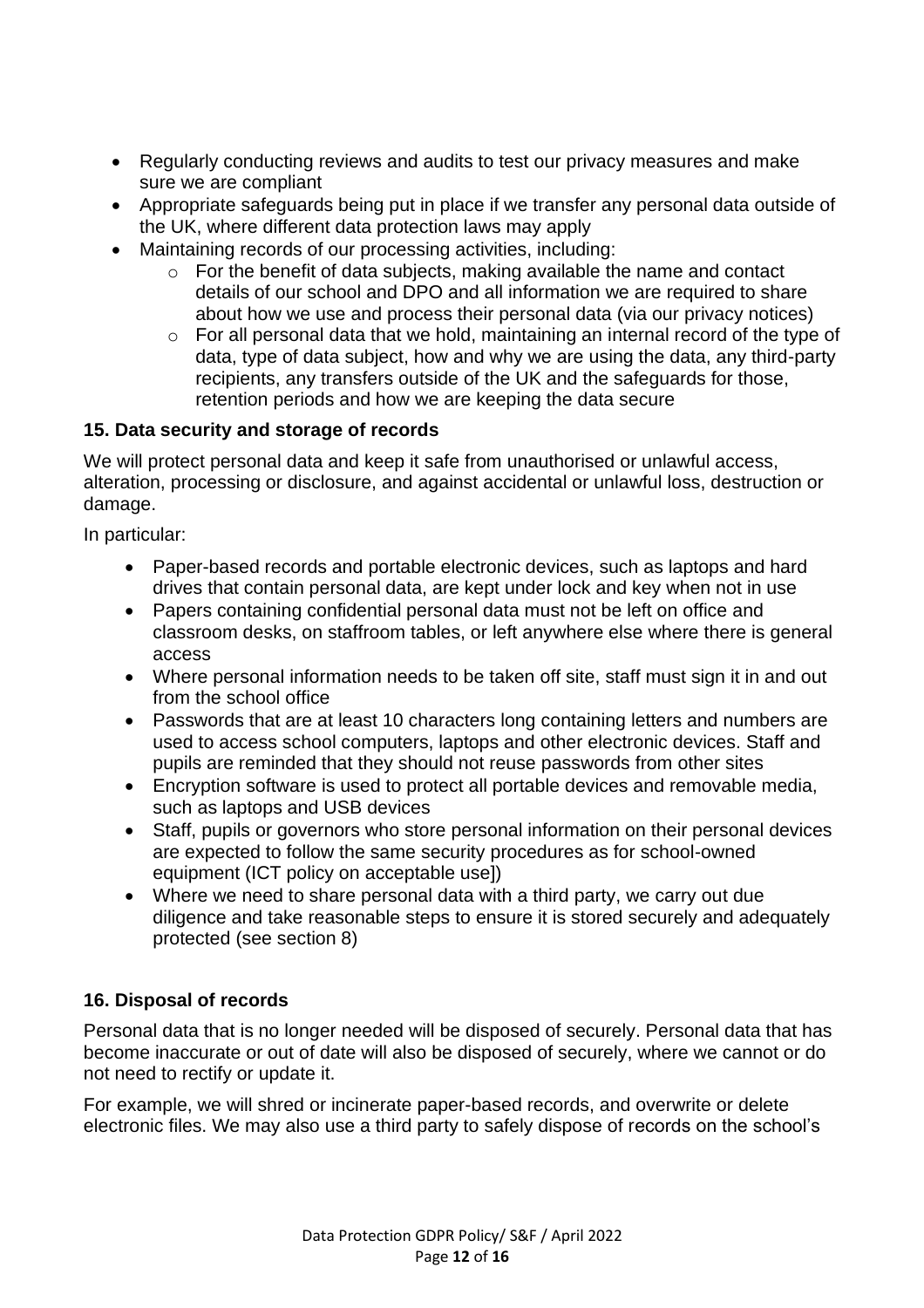behalf. If we do so, we will require the third party to provide sufficient guarantees that it complies with data protection law.

## <span id="page-12-0"></span>**17. Personal data breaches**

The school will make all reasonable endeavours to ensure that there are no personal data breaches.

In the unlikely event of a suspected data breach, we will follow the procedure set out in appendix 1.

When appropriate, we will report the data breach to the ICO within 72 hours after becoming aware of it. Such breaches in a school context may include, but are not limited to:

- A non-anonymised dataset being published on the school website which shows the exam results of pupils eligible for the pupil premium
- Safeguarding information being made available to an unauthorised person
- The theft of a school laptop containing non-encrypted personal data about pupils

## <span id="page-12-1"></span>**18. Training**

All staff and governors are provided with data protection training as part of their induction process.

Data protection will also form part of continuing professional development, where changes to legislation, guidance or the school's processes make it necessary.

## <span id="page-12-2"></span>**19. Monitoring arrangements**

The DP Lead is responsible for monitoring and reviewing this policy.

This policy will be reviewed annually and approved by the full governing board.

#### <span id="page-12-3"></span>**20. Links with other policies**

This data protection policy is linked to our:

- E Safety Policy
- ICT Acceptable use agreement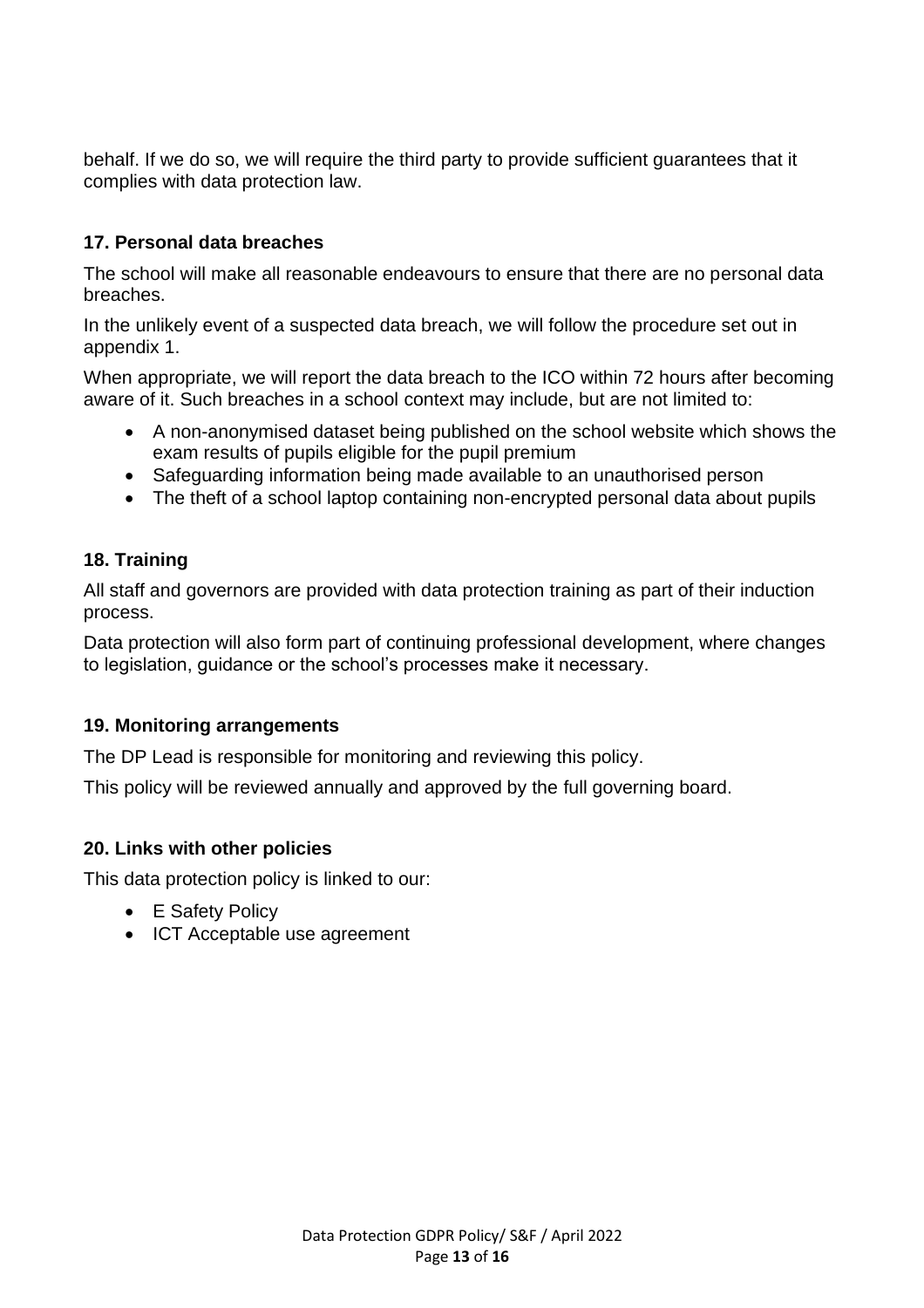<span id="page-13-0"></span>**Appendix 1: Personal data breach procedure**

This procedure is based on [guidance on personal data breaches](https://ico.org.uk/for-organisations/guide-to-the-general-data-protection-regulation-gdpr/personal-data-breaches/) produced by the Information Commissioner's Office (ICO).

On finding or causing a breach, or potential breach, the staff member, governor or data processor must immediately notify the Lead Data Protection Officer (Mrs A. McDonnell) by email who will report to DPO for further guidance/action.

The DPO will investigate the report, and determine whether a breach has occurred. To decide, the DPO will consider whether personal data has been accidentally or unlawfully:

- Lost
- Stolen
- Destroyed
- Altered
- Disclosed or made available where it should not have been
- Made available to unauthorised people
- Staff and governors will cooperate with the investigation (including allowing access to information and responding to questions). The investigation will not be treated as a disciplinary investigation
- If a breach has occurred or it is considered to be likely that is the case, the headteacher and the chair of governors will be notified.
- The DPO will make all reasonable efforts to contain and minimise the impact of the breach. Relevant staff members or data processors should help the DPO with this where necessary, and the DPO should take external advice when required (e.g. from IT providers). (See the actions relevant to specific data types at the end of this procedure)

The DPO will assess the potential consequences (based on how serious they are and how likely they are to happen) before and after the implementation of steps to mitigate the consequences

The DPO will work out whether the breach must be reported to the ICO and the individuals affected using the ICO's [self-assessment tool](https://ico.org.uk/for-organisations/report-a-breach/personal-data-breach-assessment/)

The DPO will document the decisions (either way), in case the decisions are challenged at a later date by the ICO or an individual affected by the breach. Documented decisions are stored by Mrs A McDonnell in dedicated folder.

Where the ICO must be notified, the DPO will do this via the ['report a breach' page](https://ico.org.uk/for-organisations/report-a-breach/) of the ICO website, or through its breach report line (0303 123 1113), within 72 hours of the school's awareness of the breach. As required, the DPO will set out:

- A description of the nature of the personal data breach including, where possible:
	- o The categories and approximate number of individuals concerned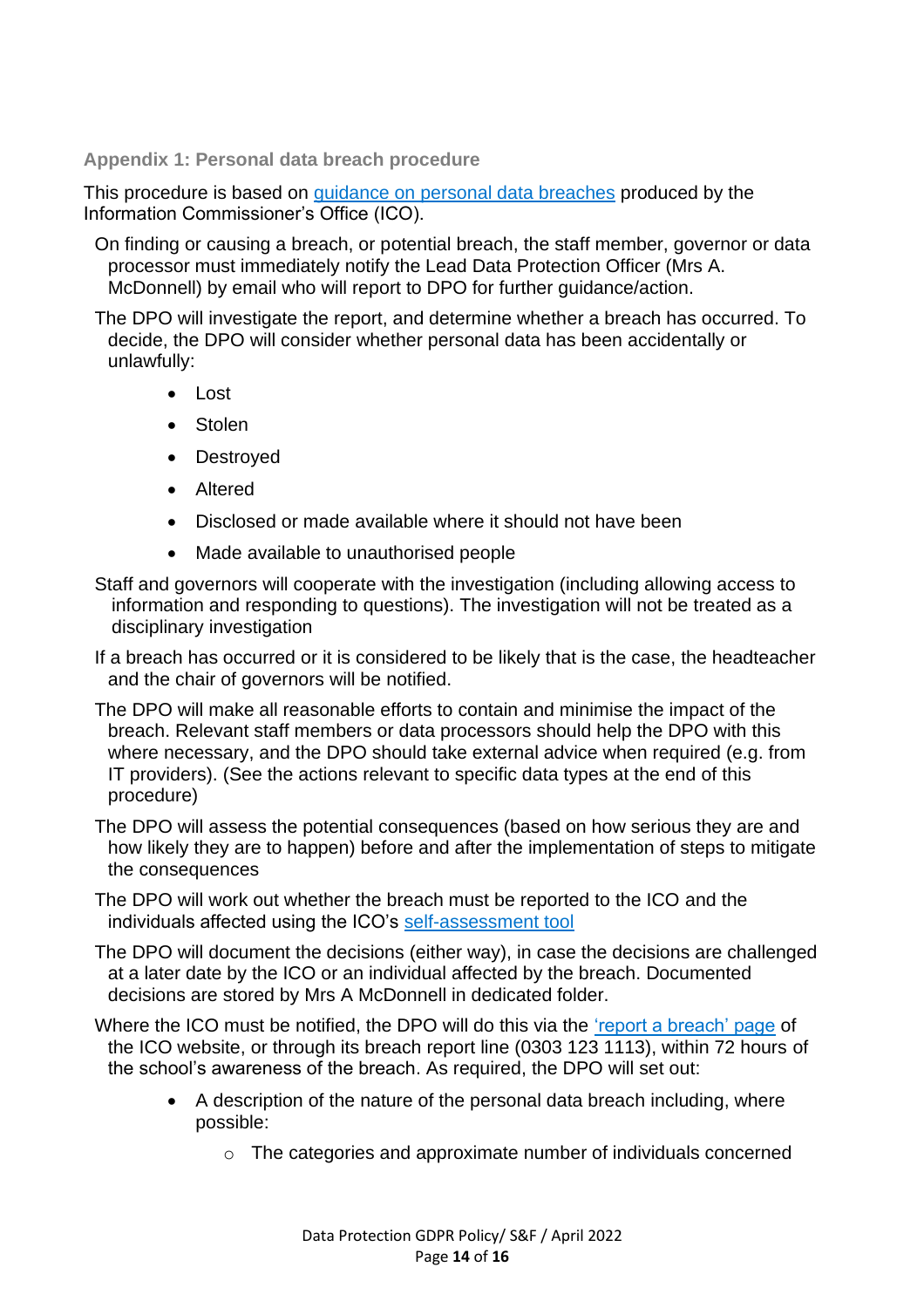- o The categories and approximate number of personal data records concerned
- The name and contact details of the DPO
- A description of the likely consequences of the personal data breach
- A description of the measures that have been, or will be taken, to deal with the breach and mitigate any possible adverse effects on the individual(s) concerned

If all the above details are not yet known, the DPO will report as much as they can within 72 hours of the school's awareness of the breach. The report will explain that there is a delay, the reasons why, and when the DPO expects to have further information. The DPO will submit the remaining information as soon as possible

Where the school is required to communicate with individuals whose personal data has been breached, the DPO will tell them in writing. This notification will set out:

- A description, in clear and plain language, of the nature of the personal data breach
- The name and contact details of the DPO
- A description of the likely consequences of the personal data breach
- A description of the measures that have been, or will be, taken to deal with the data breach and mitigate any possible adverse effects on the individual(s) concerned

The DPO will consider, in light of the investigation and any engagement with affected individuals, whether to notify any relevant third parties who can help mitigate the loss to individuals – for example, the police, insurers, banks or credit card companies

The DPO will document each breach, irrespective of whether it is reported to the ICO. For each breach, this record will include the:

- Facts and cause
- Effects
- Action taken to contain it and ensure it does not happen again (such as establishing more robust processes or providing further training for individuals)

Records of all breaches will be stored by Mrs A. McDonnell in dedicated folder on the school's computer system.

The DPO, headteacher and Data Protection Lead will meet to review what happened and how it can be stopped from happening again. This meeting will happen as soon as reasonably possible

#### **Actions to minimise the impact of data breaches**

We set out below the steps we might take to try and mitigate the impact of different types of data breach if they were to occur, focusing especially on breaches involving